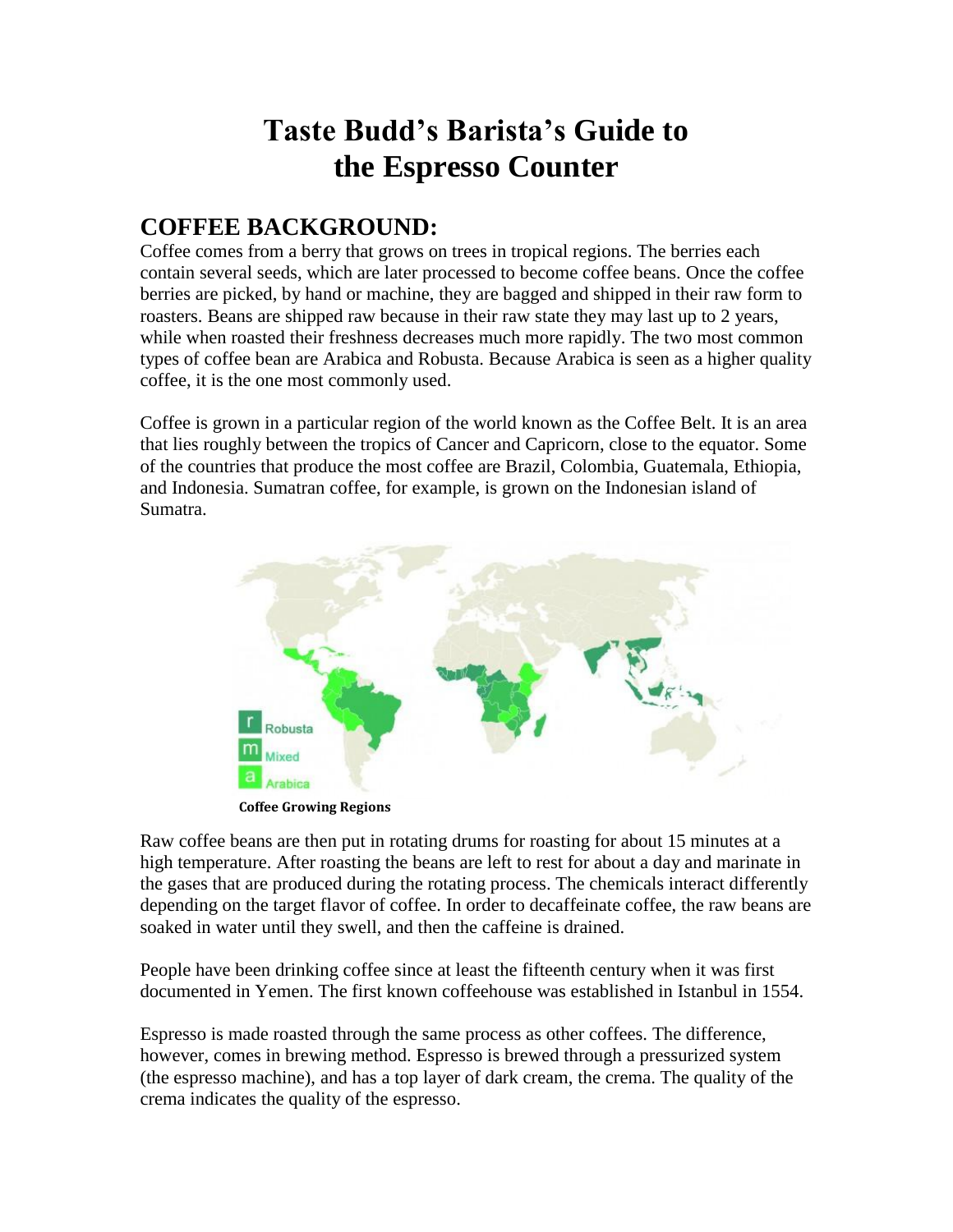# **CALIBRATING GRINDER:**

The key to pulling consistent espresso shots is calibrating the grinder. If a grinder is not calibrated correctly, a shot of espresso may taste weak or burned.



A correctly calibrated grinder will result in a 4 second drop time for the espresso. This means that after the button is pushed on the espresso machine for it to start brewing, it takes four seconds for the espresso to start

**Tamper** 

flowing.

If the grind is too course it will start early, around 3 seconds, and if it is



**Espresso Grinder** 

too fine it will start around 5 seconds. If the grind is too fine the espresso will flow for over 30 seconds and taste too bitter.

To adjust the grind of the espresso, turn the silver collar around the hopper, while the grinder is running. The collar of the grinder has a legend on it that will indicate which direction it needs to be turned to make the grind more course or fine.

# **PULLING A SHOT OF ESPRESSO:**

- 1) Grind espresso.
- 2) Fill espresso portafilter with espresso (decaf or regular).
- 3) Tap portafilter twice on grinder tray.
- 4) Tamp down espresso.
- 5) Tap edge of portafilter with butt of tamper so as to knock down espresso from edges.
- 6) Re-tamp espresso.
- 7) Hook portafilter to espresso machine, and brew for single or double shot.



8) After pulling the shot, be sure to empty the portafilter by banging it on the bar above the espresso garbage. If the used espresso comes out in a solid puck it is a good sign that you filled and tamped the portafilter properly. Then re-attach the portafilter empty to the espresso machine to keep it warm.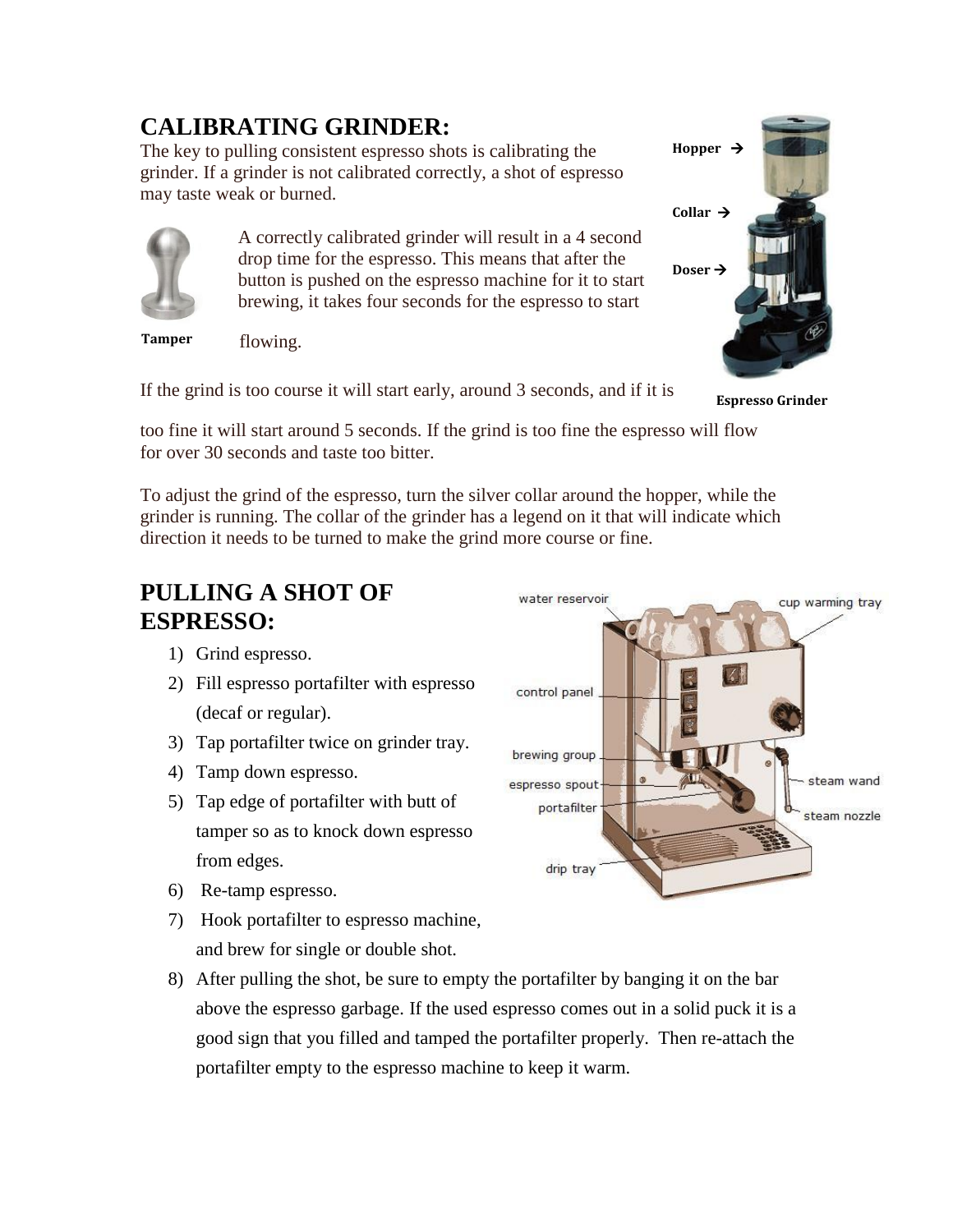# **STEAMING MILK:**

- 1) Fill milk pitcher one-third to halfway with milk, place probe thermometer in pitcher.
- 2) Position pitcher so that steam wand is near the surface of the milk, and pitcher is slightly tilted toward the wand.
- 3) Turn on wand.
- 4) Stretch milk slightly while steaming by pulling wand closer to surface of milk.
- 5) Continue steaming but gently submerge wand tip to stop the stretch (addition of air) and keep the milk swirling until you reach 155 to 160 degrees.
- 6) When finished, purge the espresso wand of milk by turning it on for a few seconds, and clean off the wand and nozzle with a wet rag.





**Coffee Flower** 



 **Coffee Berries**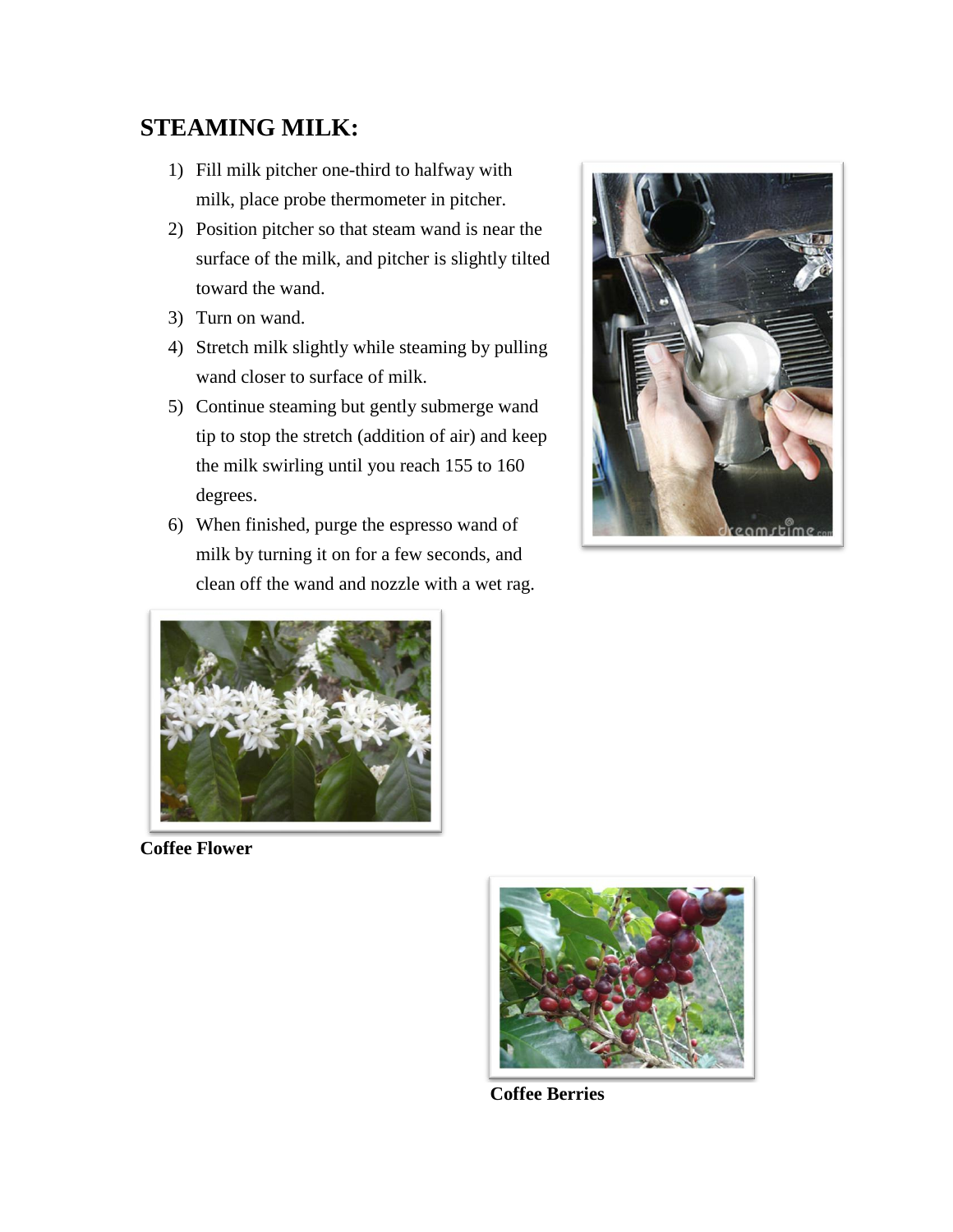# **COFFEE TERMS:**

- Arabica- Higher quality, and more common coffee. Not as much caffeine as Robusta. Grown at a high altitude.
- Barista- Person who is trained in the making and serving of coffee drinks.
- Black Coffee- Coffee with no milk.
- Breve- A drink made with half and half.
- Crema- A tan colored foam that forms on the top of espresso as a result of the brewing process.
- Dark Roast- Also known as French Roast. Coffee that has been roasted for longer, and thus contains more roasted flavor, but less caffeine.
- Fair Trade- The goal of "fair trade" is to eliminate the middleman, and ensure a higher profit, and improved working conditions, for the growers. Therefore, fair trade coffee is purchased directly from the farmers, rather than from a distributer.
- Light Roast-More natural tasting coffee with the most caffeine.
- Pull ahead- Pull various shots of espresso in preparation for a heavy run of drink orders (also helpful when there is a big demand on iced espresso drinks).
- Red Eye- Coffee with a shot of espresso.
- Robusta- Twice as much caffeine as Arabica coffee, but less flavor. Grown at a lower altitude.
- Rosetta- Design created by pouring milk
- Simple Syrup- Sugar dissolved in water. Because it is in liquid form it works especially well for sweetening cold drinks.
- Steam up Steam various pitchers of milk in preparation for a heavy run of drink orders.
- Tamp- To pack down firmly.



**Arabica Robusta** VS.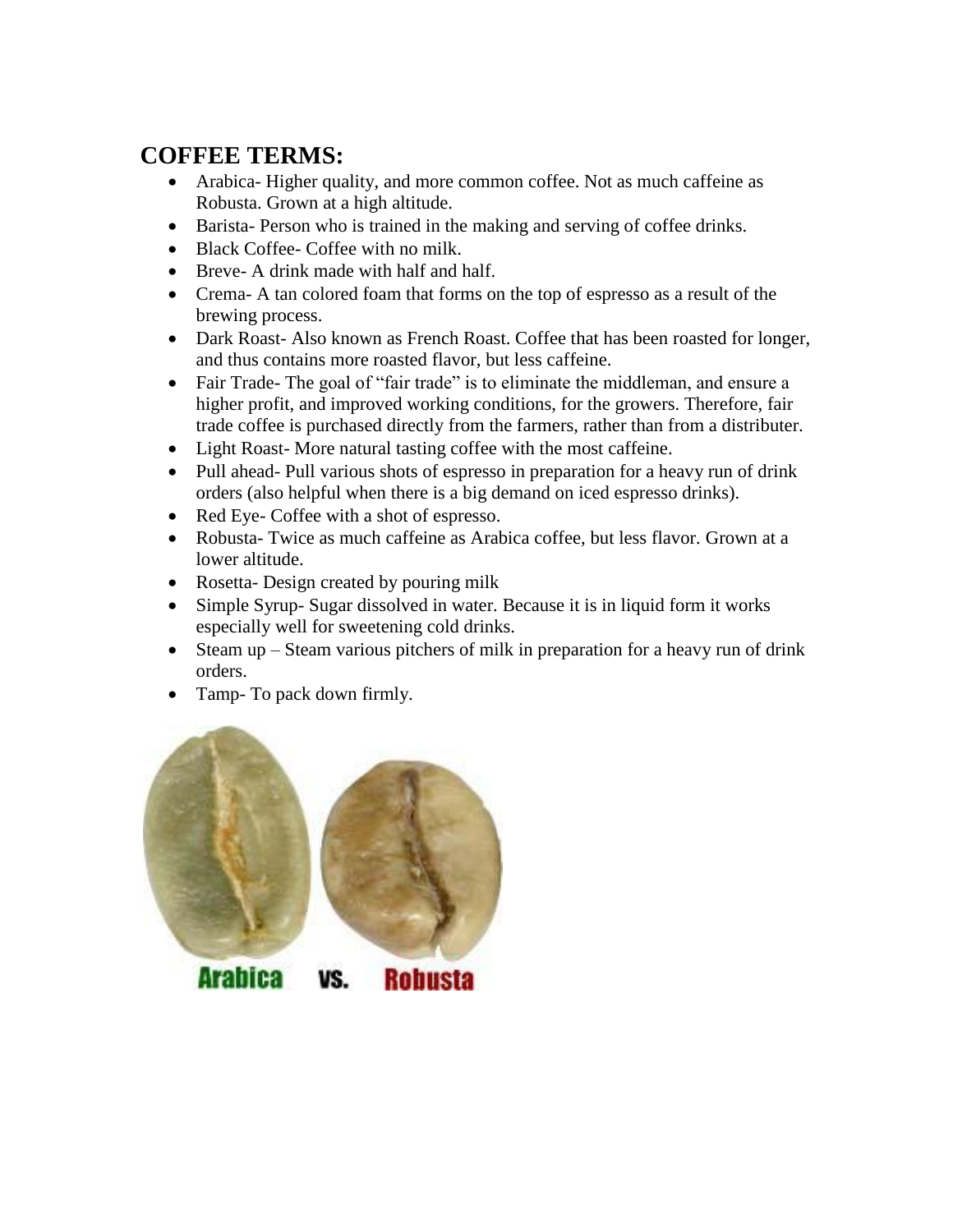### **Latte Art**



#### **How to pour a rosetta;**

- 1) Hold a cup with espresso shots at an angle against the milk pitcher.
- 2) Pour the steamed milk into the center of the espresso.
- 3) When cup is about ¾ full, move the pitcher side to side to create a zigzag pattern (this will form the leaves).
- 4) Increase spead of zigzag until you get closer to the top of the cup.
- 5) Finally, near the top, pour forward in a straight line through the zigzag pattern to create the stem.





### **Taste Budd's Coffee Facts**

- *Everything we sell is 100% fair trade and organic certified (except the flavored coffee brick packs)*
- Taste Budd's Café Blend (SMOOTH) 50% Guatemalan, 50% Ethiopian, roast shade 50
- Budd's Buzz (BOLD) 50% Sumatra, 25% Guatemalan, 25% Ethiopian, roast shade 40
- Decaf 50% Guatemalan, 50% Ethiopian, roast shade 50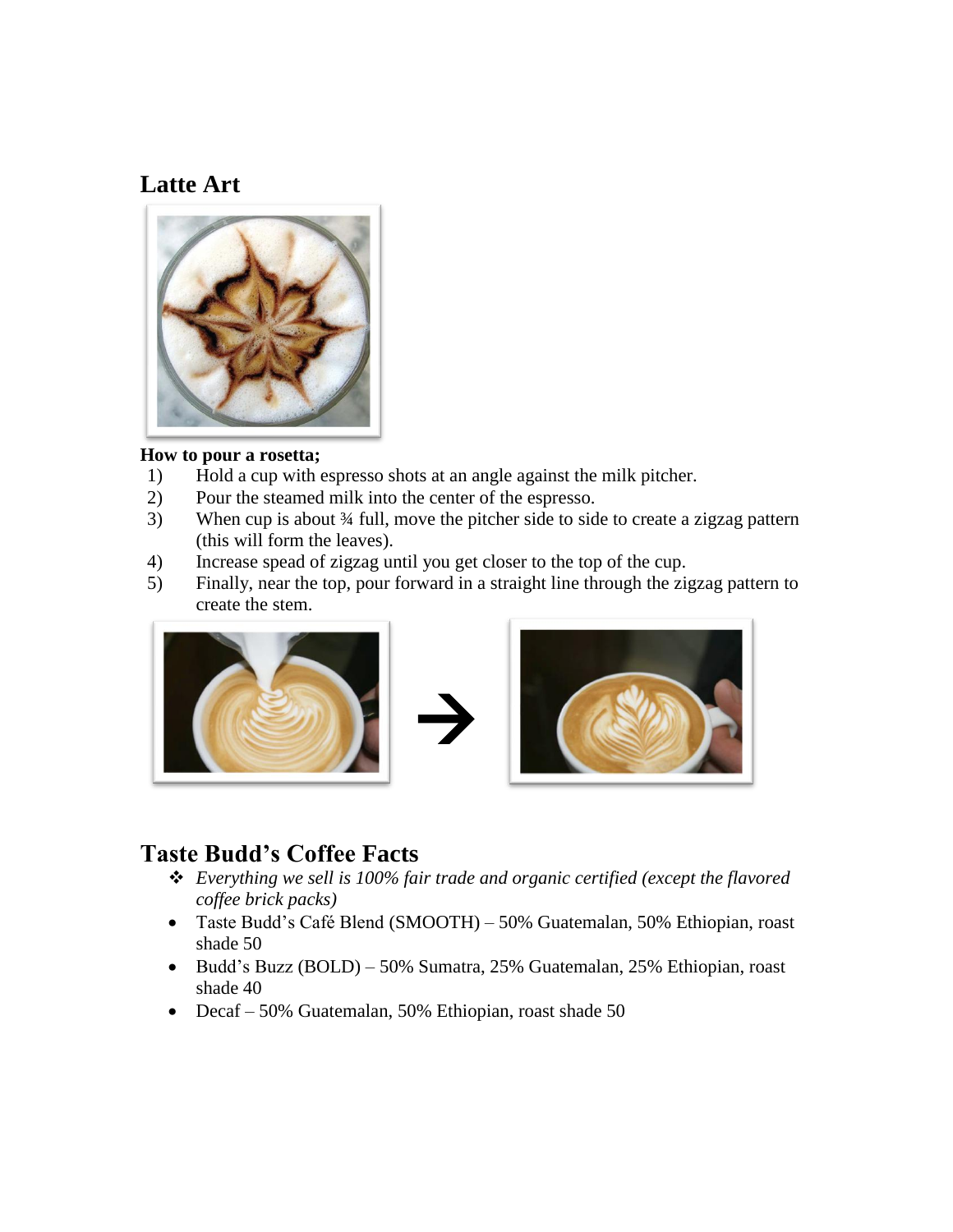# **Taste Budd's ESPRESSO DRINKS:**

*Any espresso drink may come hot or iced; regular or decaf.* 

**AMERICANO**: Fill cup one-half to two-thirds with water. Add desired number of shots of espresso to water (usually 1 or 2). Always add espresso after water.

**BERRY BERRY MOCHA:** A café mocha with raspberry syrup

**CAFÉ LATTE**: One or two shots of espresso and steamed milk.

**CAFÉ MOCHA**: A café latte with chocolate sauce.

**CAPPUCCINO:** Similar to a café latte; however, the ratio is one-third espresso, one-third steamed milk, and one-third foam. The foam on top of the cappuccino acts as an insulator and helps retain the heat of the liquid, allowing it to stay hotter longer.

**CARAMEL BEANY:** Café latte with caramel sauce and vanilla syrup.

**DELHI EXPRESS:** Chai latte with single or double shot of espresso depending on size.

**ESPRESSO CON PANNA:** Single or double espresso with whipped cream on top.



**IVORY COAST:** café latte with white chocolate sauce.

**MACCHIATO:** A single or double shot of espresso with a dollop of foam on top.

**MOCHA BREEZE:** A café mocha with crème de menthe syrup.

**ORANGE-U-NUTS:** A café latte with an even amount of hazelnut and mandarin orange syrup.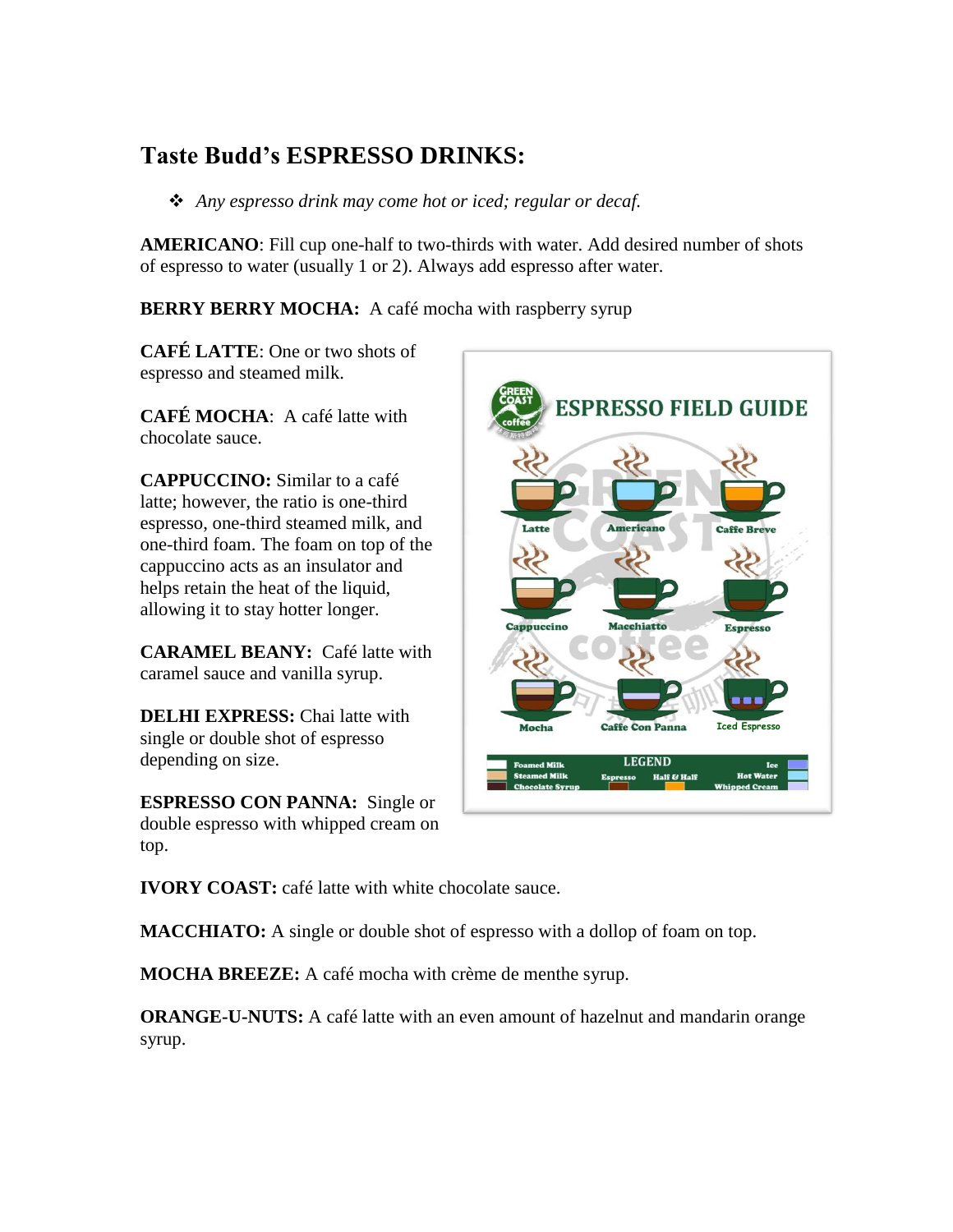# **Taste Budd's OTHER specialty HOT DRINKS:**

**AZTEC CACAO:** Taste Budd's hot chocolate with  $\frac{1}{4}$  tsp of Aztec mix (cinnamon, clove and chili pepper powder).

**CAFÉ OLE**: May come hot or iced. Half coffee and half steamed (or cold) milk.

**CHAI LATTE:** May come hot or iced. Half chai concentrate, half milk. Steamed together. For decaf chai latte, dissolve a scoop of chai powder with boiling water, and add steamed milk while stirring.

**HOT CHOCOLATE:** Dissolve a scoop of hot chocolate powder with scalding water. Add steamed milk while stirring.

**HOT TEA LATTE:** Steep one tea bag (choice of tea) in cup with one-third of the cup filled with water. Add steamed milk.

**STEAMED APPLE CIDER:** (Seasonal) Apple cider steamed alone, or with a scoop of spice powder or caramel sauce.

**STEAMER:** Steamed milk with choice of syrup flavoring if desired.

**SUPER SIPPING COCOA:** A darker, European style hot chocolate. Dissolve a scoop of supper sipping cocoa hot chocolate powder with scalding water. Add steamed milk while stirring.

**TAHITIAN MOO:** Vanilla syrup with steamed milk. Topped with a sprinkle of cinnamon.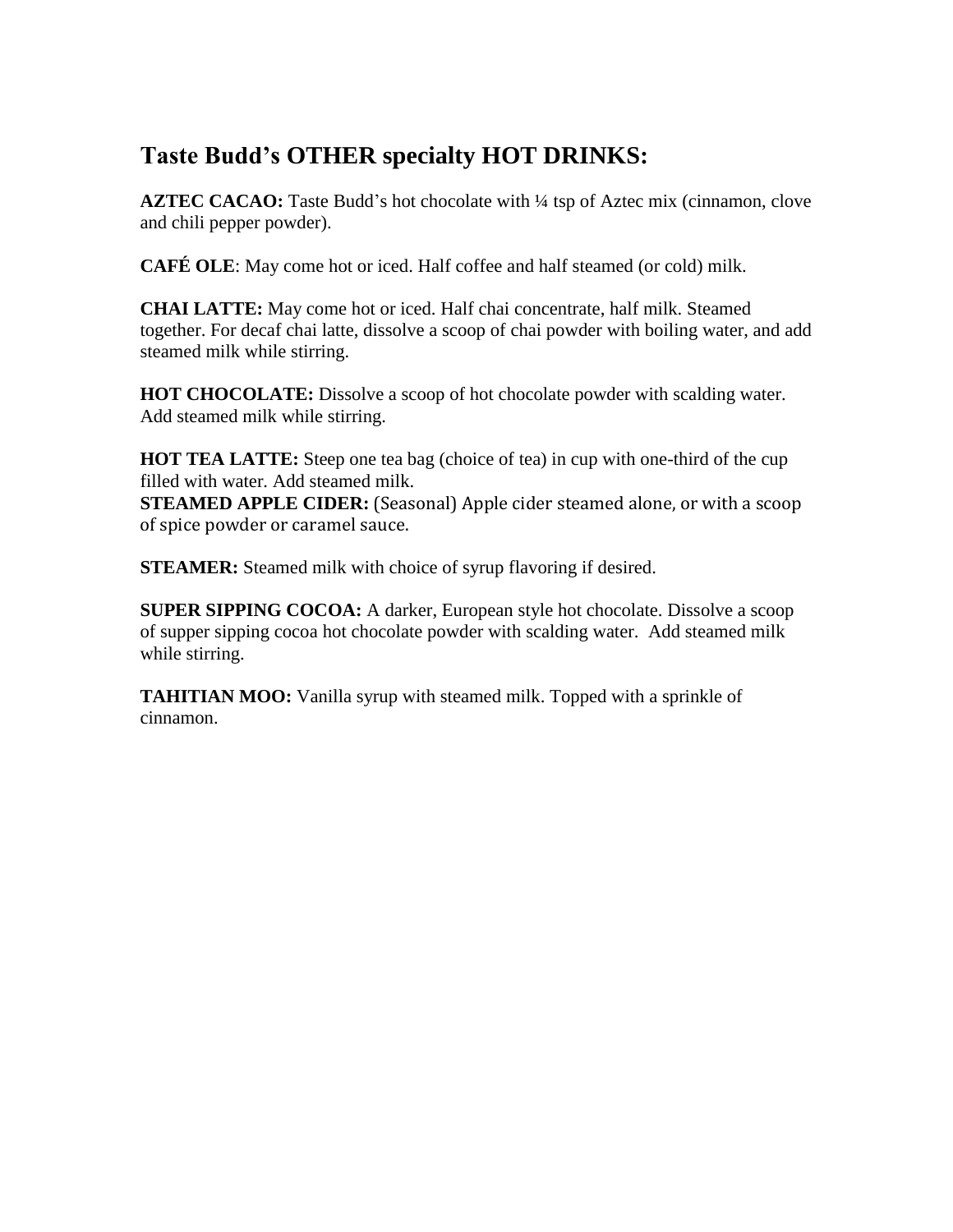### **FLAVORS:**

#### **Oils (unsweetened, used for coffee):**

- **•** Amaretto
- Caramel Cream
- Chocolate Raspberry
- Chocolate Mint

#### **Syrups (sweetened):**

- Apple
- Banana
- Blackberry
- Butterscotch
- Caramel
- Cherry
- Cinnamon
- Coconut
- Crème De Menthe
- English Toffee
- Gingerbread
- Hazelnut

#### **SMOOTHIES:**

 *Other flavors occasionally available.*  Made with Milk: Cocoa Chiller Chai Chiller (Decaf) Green Tea Smoothie Frozen Cappuccino Frozen Mocha Frozen Mocha NSA (No sugar added)

#### **Fruit Smoothie or Fruit Shake**:

- Banana
- Lemon Cooler
- Mango
- Passion Orange Guava
- Peach
- Hazelnut
	- Irish Cream

• Cinnamon • French Vanilla

- Irish Crème
- Lavender
- Lemon
- $\bullet$  Lime
- Mandarin Orange
- 
- Mango
- Maple
- Orgeat
- Peppermint
- Pumpkin Spice
- Red Raspberry
- Strawberry
- Sugar Free Caramel • Sugar Free
- Hazelnut
- Sugar Free Raspberry
- Sugar Free Vanilla
- Toasted
	- Marshmallow
- Vanilla

- Pomegranate Blueberry
- Raspberry
- Strawberry
- Wild Berry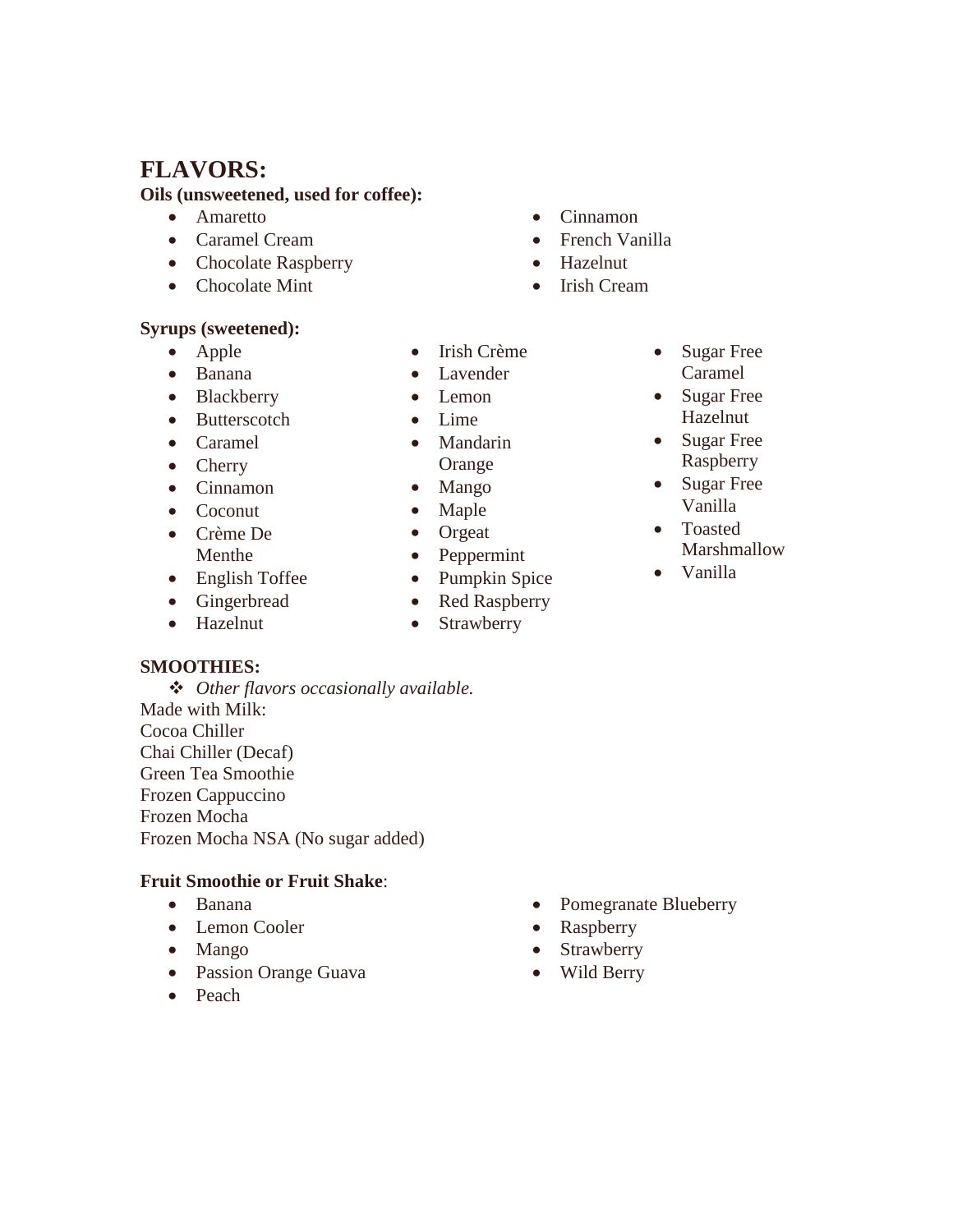#### **OTHER DRINKS:**

- Chocolate Milk: Dissolve chocolate sauce with several drops of scalding water. Add milk.
- French Soda: Seltzer, ice, choice of syrup flavor, dash of half and half.
- Fresh Pressed Juices: May choose any combination of carrot, celery, ginger, cucumber, orange, apple, lemon or garlic.
- Italian Soda: Seltzer, ice, choice of syrup flavor.
- Juices: Cranberry, Orange, Apple, Pomegranate
- Lemonade

### **How to Make:**

#### **Fruit Smoothie:**

- 1. Fill plastic cup with ice.
- 2. Fill cup ½ with water.
- 3. Fill remainder of cup with smoothie mix

*\*Note: For the brand smoothies only fill the cup ¼ with water.* 

#### **Fruit Shake:**

- 1. Fill plastic cup with ice.
- 2. Fill cup 2/3 with milk.
- 3. Fill remainder of cup with fruit smoothie mix.
- 4. Add vanilla powder.

#### **Iced Latte:**

- 1. Fill plastic cup  $\frac{1}{2}$  with milk.
- 2. Pull espresso shots directly into the milk.
- 3. Fill remainder of cup with ice.
- **Iced Mocha:**
	- 1. Add pumps of chocolate sauce to plastic cup.
	- 2. Pull espresso shots directly into chocolate.
	- 3. Stir chocolate and espresso mixture.
	- 4. Add milk so cup is  $2/3$  to  $\frac{3}{4}$  full.
	- 5. Fill remainder of cup with ice.
- **Lemonade:**
- **Powder Smoothie:** 
	- 1. Fill plastic cup ¾ with ice.
	- 2. Fill cup ¾ with milk.
	- 3. Add powder.

#### **Hot Cup Sizes:**

Small- 12oz Medium- 16oz Large- 20oz

### **Iced Cup Sizes:**

Kiddie- 12oz Small- 18oz